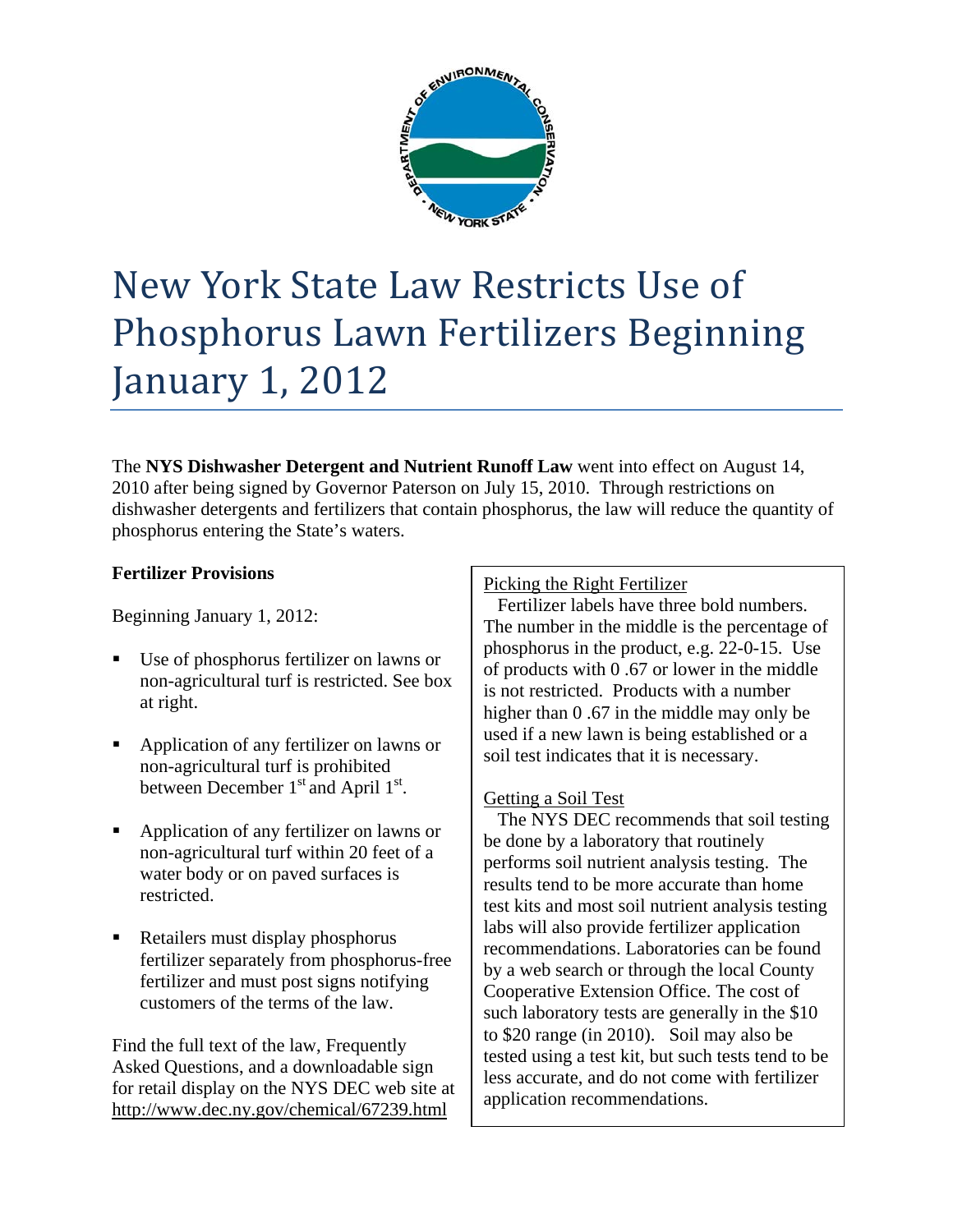IMPORTANT INFORMATION FOR PESTICIDE APPLICATORS AND COMMERCIAL PERMITTEES

- Commercial pesticide applicators, including those operating under lawn care contracts, and any other person using fertilizers, including homeowners, must comply, as of January 1, 2012, with the new restrictions.
- The new restrictions apply to use of fertilizer/pesticide combination products (commonly known as "weed and feeds").
- Commercial permittees that sell fertilizer/pesticide combination products or fertilizers alone must comply with the new retailer signage requirements.
- Under the law, use of fertilizer that contains up to 0.67% phosphorus is not restricted. Fertilizer containing more than 0.67% phosphorus can only be used if a new lawn is being established or a soil test indicates that it is necessary.
- Any person purchasing fertilizer/pesticides combination products after January 1, 2012, should read the product label to ensure the product purchased contains 0.67% or less phosphorus.
- See the DEC website at http://www.dec.ny.gov/chemical/298.html and at the link above for more information on the requirements and what to look for when purchasing fertilizers.

# **The Environmental Impact of Phosphorus in Waterbodies**

Phosphorus is carried to ponds, rivers, lakes and streams from lawn areas by stormwater runoff. Phosphorus in water has been linked to reductions in oxygen necessary for fish to breathe, algae that turn waterbodies green and algae and algae by-products that degrade drinking water.

Currently, over 70 waterbodies in New York State are impaired due to phosphorus including: portions of Lake Ontario, Lake Champlain, Onondaga Lake, New York City drinking water reservoirs and the Chesapeake Bay Watershed as well as many other smaller ponds and lakes statewide. "Impaired" means that use of the waterbody, such as for drinking water, fisheries or recreation, is negatively affected by a pollutant. Even when a waterbody has not been designated as impaired, it can have degraded water quality due to phosphorus.

## **The Economic Cost of Phosphorus**

Phosphorus-impaired waters can negatively impact recreation and tourism activity, an important component of many local economies. Protecting drinking water from phosphorus' effects can be costly.

Municipalities that are located within watersheds of impaired waters must meet regulatory limits on total phosphorus entering the water from all sources, especially stormwater runoff. Storm sewer system retrofits (improvements to the system) to remove phosphorus from stormwater can cost millions of dollars per system.